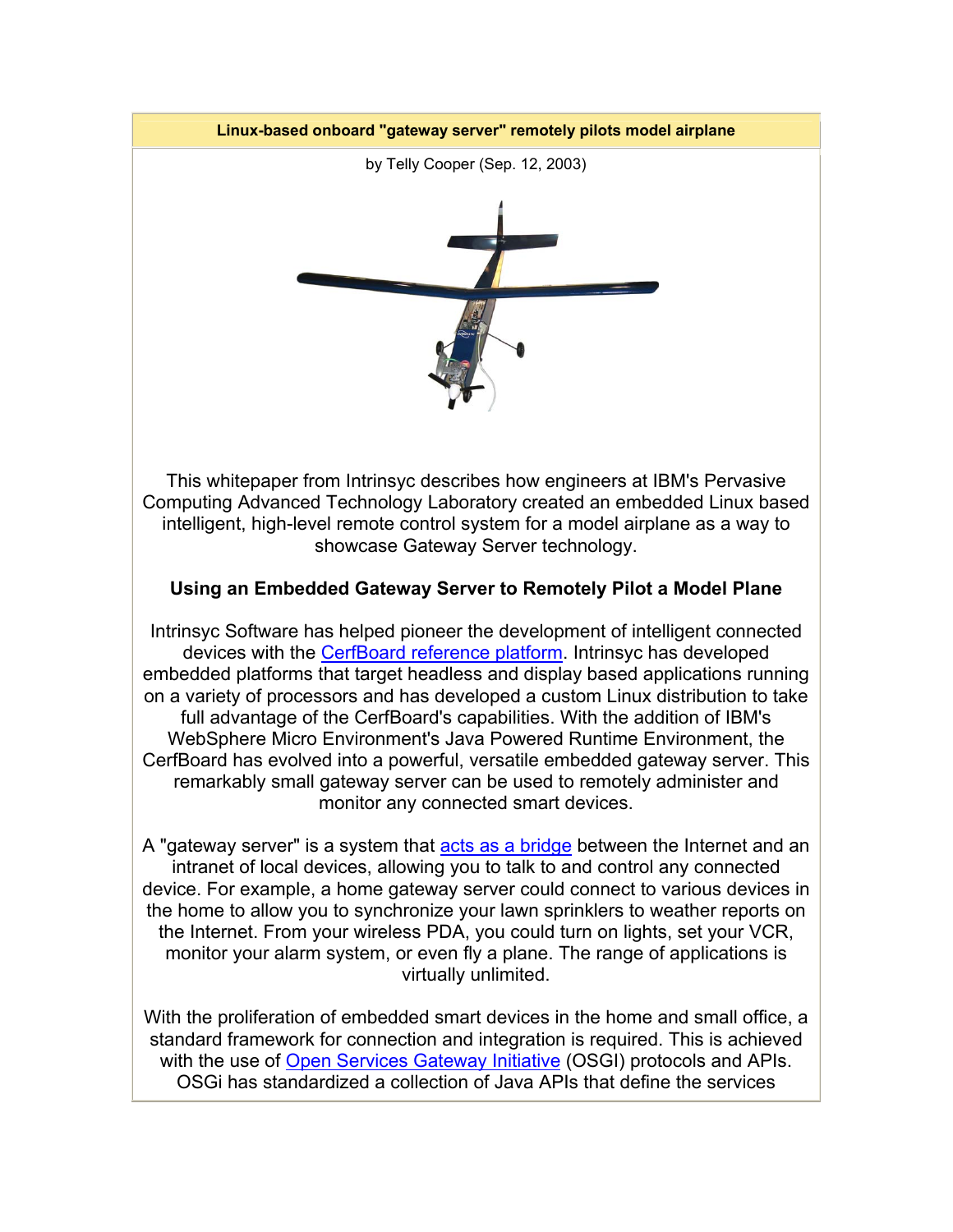gateway. Java technology is used because it is an open technology that runs on a wide variety of platforms.

## **Pilot a plane with a PDA?**

Engineers at IBM's Pervasive Computing Advanced Technology Laboratory have created an application that uses a small Linux based single board computer to replace the standard radio controls in a radio controlled model airplane. The idea was extended to use a Java layer allowing the user to interface with the airplane controls using a standard wireless enabled PDA. The CerfBoard 405EP was chosen for this application because of its ability to showcase the power of gateway server technology.

The Linux based embedded computer that is used is the IBM PowerPC 405EP Embedded Processor based CerfBoard 405EP from Intrinsyc Software. The CerfBoard 405EP runs Intrinsyc's Linux distribution (I-Linux) and IBM's WebSphere Micro Environment Java Virtual Machine and Services Management Framework (SMF) to function as an embedded Services Gateway. An SMF bundle integrates the user interface and the Java layer interaction with the Linux operating system.

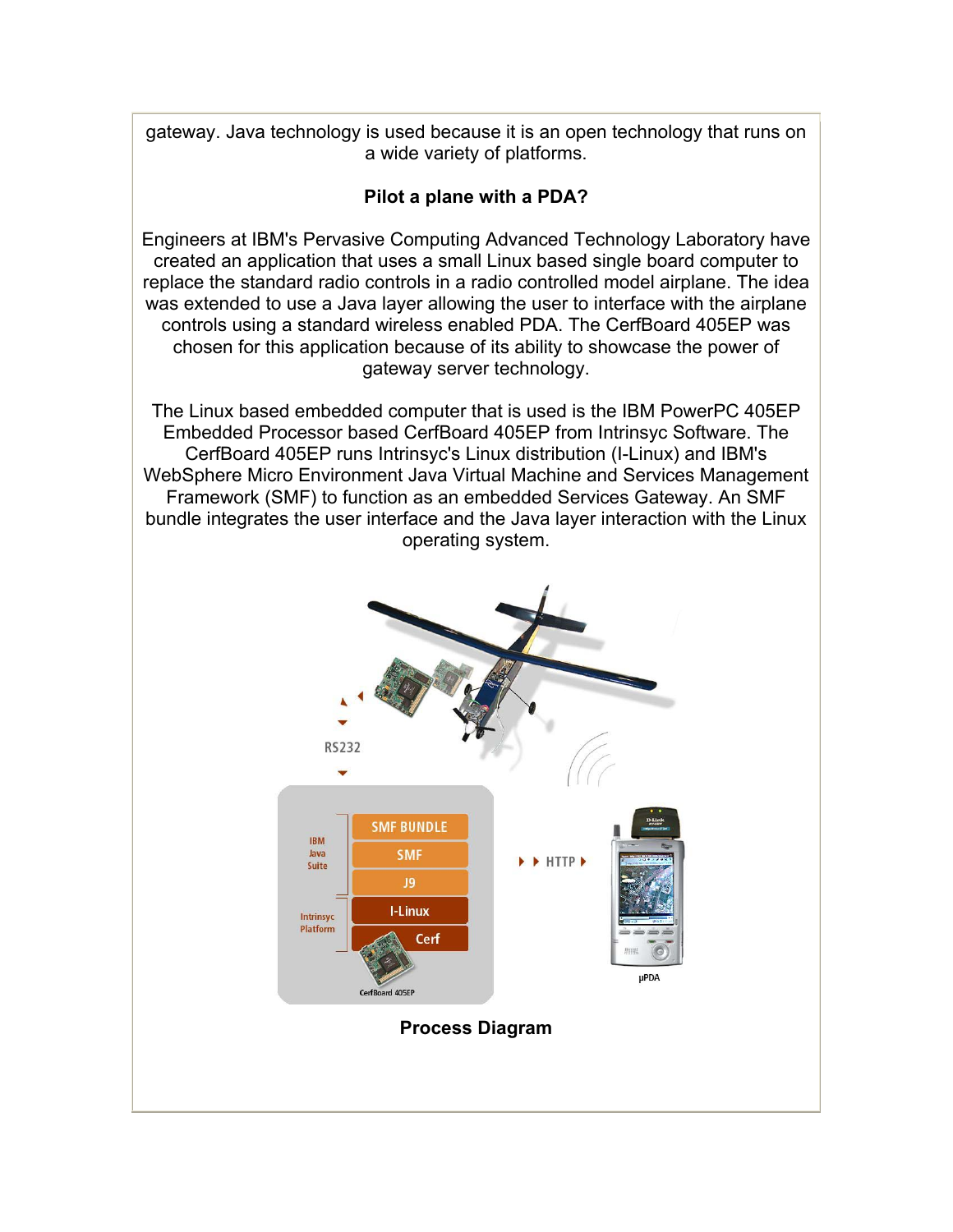The CerfBoard 405EP is secured in the cockpit of the airplane and integrated into the legacy control system of the radio controlled (RC) model airplane. The CerfBoard 405EP is powered by a 5V regulated battery pack which is also secured in the cockpit.

The legacy radio control module and the CerfBoard 405EP are connected to a wireless switching module on a dedicated frequency. This allows the user to switch between computer controlled flight and manual flight. The airplane's flight path is manipulated by the following components:

- Ailerons on the airplane's wings change the body roll (rotate the plane body)
- Elevators on the horizontal stabilizer adjust the airplane's height
- The rudder on the vertical stabilizer changes the yaw (side to side motion)

Servo motors connected to the ailerons, elevators and the rudder are controlled by a dedicated integrated circuit that accepts commands via a standard RS232 connection. The Java layer on the CerfBoard 405EP is interfaced with the RS232 port through a native shared library. The communication protocol for manipulating the airplane components in the legacy system was ported to the SMF bundle on the CerfBoard 405EP.

The SMF bundle provides a Java servlet that can be accessed from any Java enabled browser. The servlet displays a LandSAT map of a chosen site and is accessed through the CerfBoard 405EP's URL. When a specific point on the map is selected the target coordinates are compared to the plane's actual position. The bundle then issues the serial commands to guide the plane to the new coordinates. Once the landmark is reached the plane circles it until updated orders are received.

A global positioning system (GPS) and independent gyros are used to maintain synchronization between the virtual and physical positioning of the plane and allow real-time flight path correction. The current position of the plane is determined by the onboard GPS module and the gyros are integrated to indicate horizon and heading information as well as determine when the plane should terminate a turn. The navigation software is implemented as an SMF Bundle with native library support to interface with the GPS module and the gyros. The collected data is plugged into positioning algorithms that compare the actual state of the plane with the intended flight path and actuate the servos based on the result.

IBM's Pervasive Computing Advanced Technology Laboratory has developed a 3-dimensional virtual flight environment to track the plane's flight. This environment is based on LandSAT maps and gives the user a virtual view of the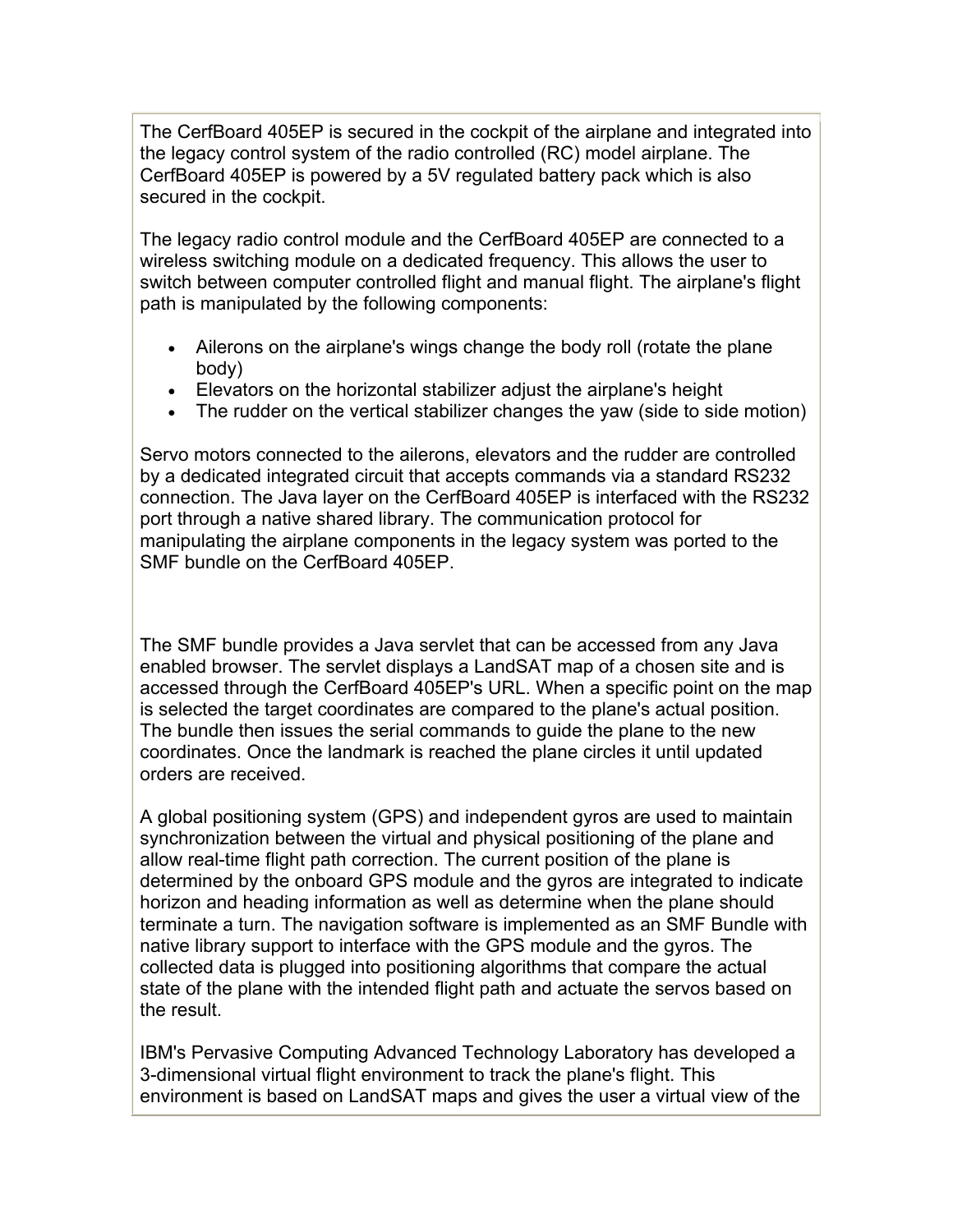flight from the cockpit of the plane. The position information such as altitude, location, and heading are transmitted to a Linux desktop and are rendered as a 640x480 virtual representation of the terrain. This flight view can be augmented by real-time updates from an onboard camera.



**Screenshot from PDA controlling airplane**

Communication between the PDA and the onboard CerfBoard 405EP is achieved through cellular communications. The cellular module integrates with the CerfBoard through an RS232 connection. An 802.11b connection is used for near field communications and software updates. The CerfBoard 405EP uses a miniPCI wireless card in 128-bit encrypted infrastructure mode. Alphanumeric connections are also being tested for remote communications with the plane.

The client side is a PDA with a Java enabled browser, such as Intrinsyc's uPDA reference platform or the Sharp Zaurus. The PDA acts as a thin client connected to the CerfBoard 405EP server through an 802.11b connection and cellular connections. No other applications need to be run on the PDA.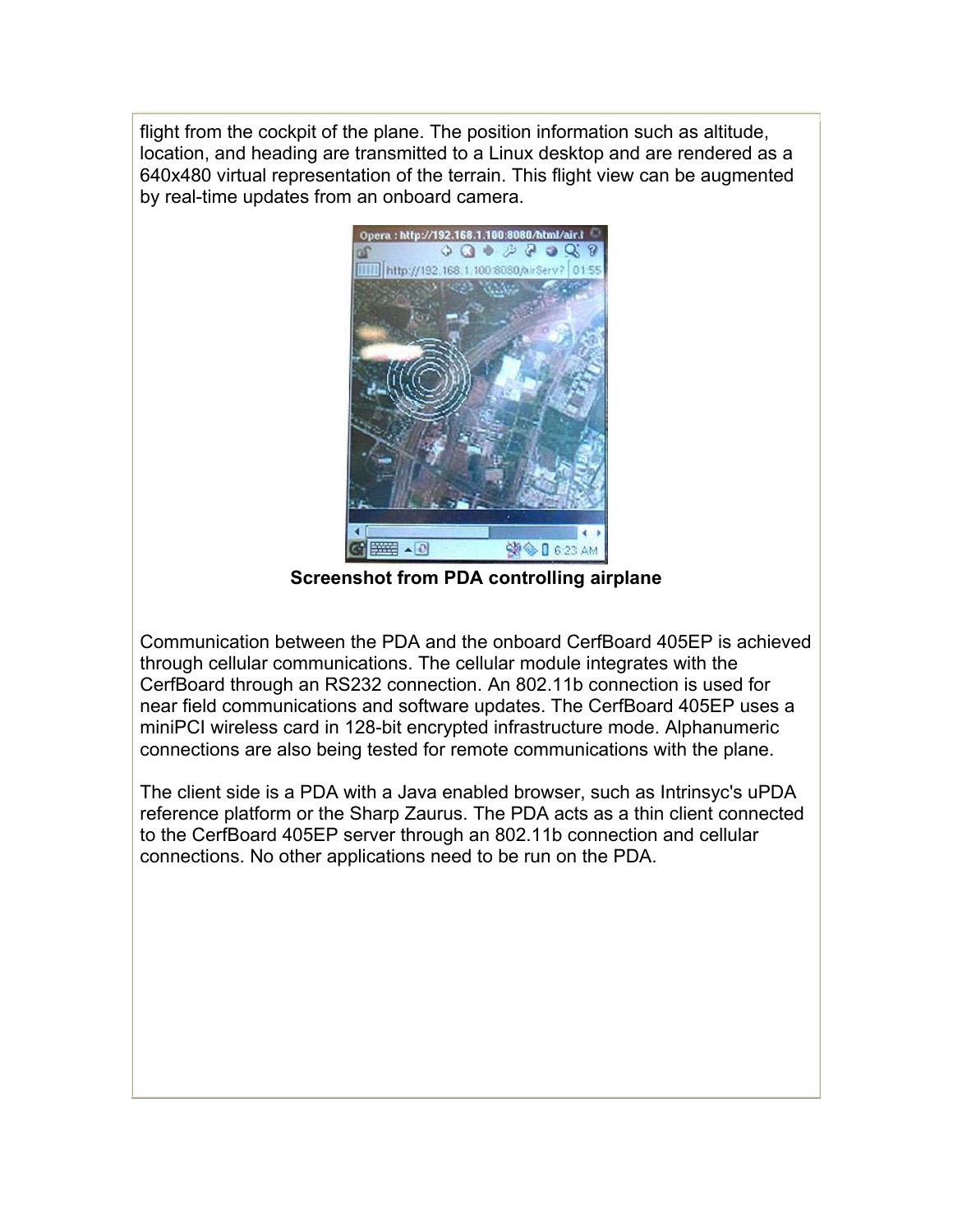### **CerfBoard 405EP - A Tiny Server**

The CerfBoard 405EP is built around the IBM PowerPC 405EP Embedded Processor. The IBM PowerPC 405EP 32-bit RISC processor is designed to provide a flexible hardware solution to satisfy the demands of high-performance embedded applications. Implemented in the scalable PowerPC Architecture, the 405EP processor maintains code compatibility with other PowerPC processors for ease in migration and fast time-to-market.



**Intrinsyc's 405EP-based board, frontside**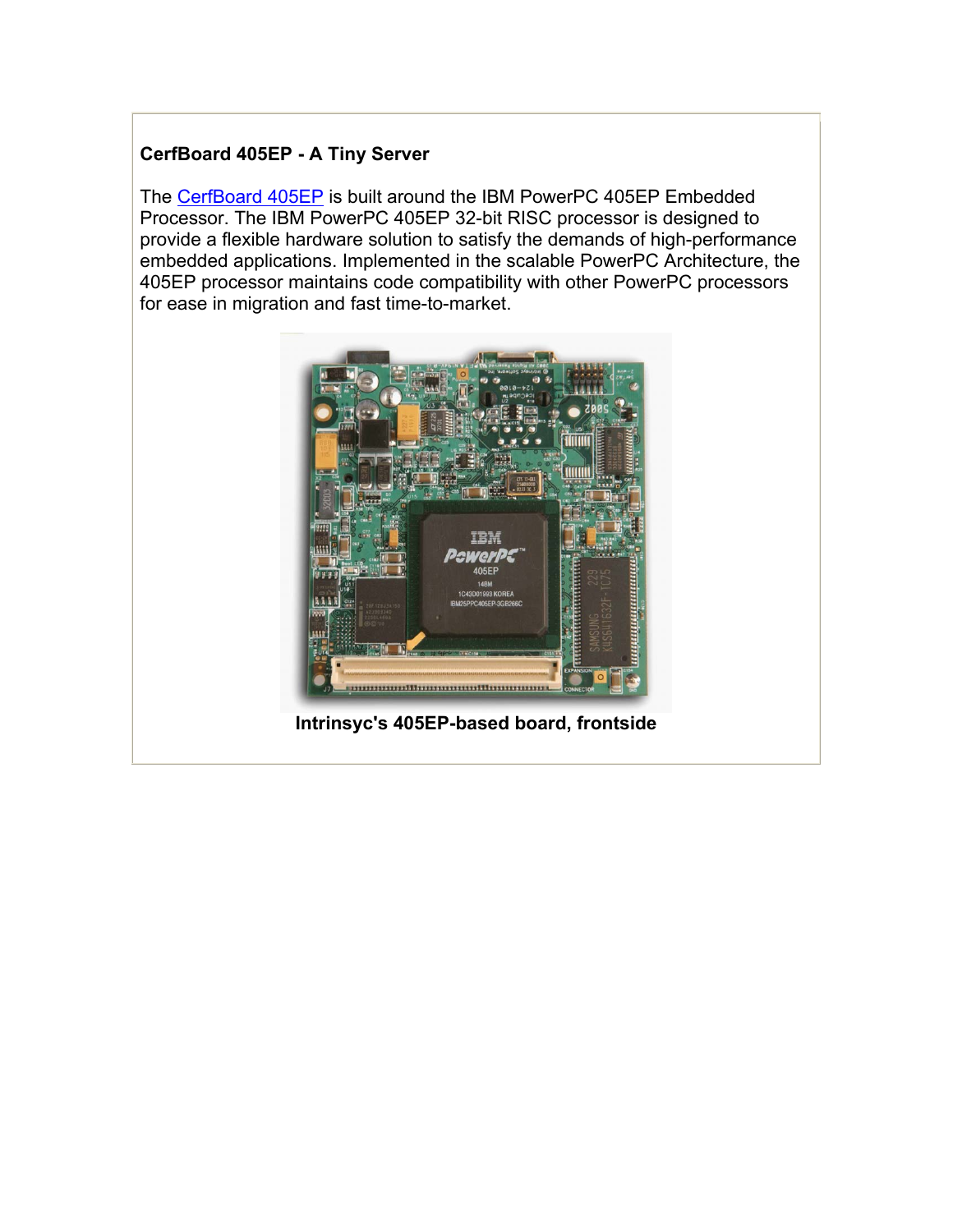

**Intrinsyc's 405EP-based board, backside**

An optimized balance of performance, low power, and features makes the PowerPC 405EP an ideal solution for communication, data storage, and pervasive computing applications.

The CerfBoard 405EP includes 32MB of NAND Flash and 32MB SDRAM. The memory configuration provides significant resources for data movement and processing. The I-Linux OS uses less than 5MB and the WebSphere Micro Environment and SMF stack use an additional 5MB of memory. This leaves considerable resources for alternate functions and applications.

Among the exposed peripherals are two 10/100BaseT Ethernet ports driven by an internal Ethernet controller. One is broken out in an RJ45 connector and the other is exposed on expansion pins. Two RS232 UART ports are also exposed through expansion pins.

The 32-Bit PCI V2.2 is exposed through a miniPCI connector. The type III miniPCI form factor ensures compatibility with most laptop Ethernet/Modem and wireless cards.

In addition to the peripherals, the CerfBoard 405EP also exposes the 16-bit address bus and the 16-bit data bus on an expansion connector. This allows for simple integration of alternative function custom daughter cards.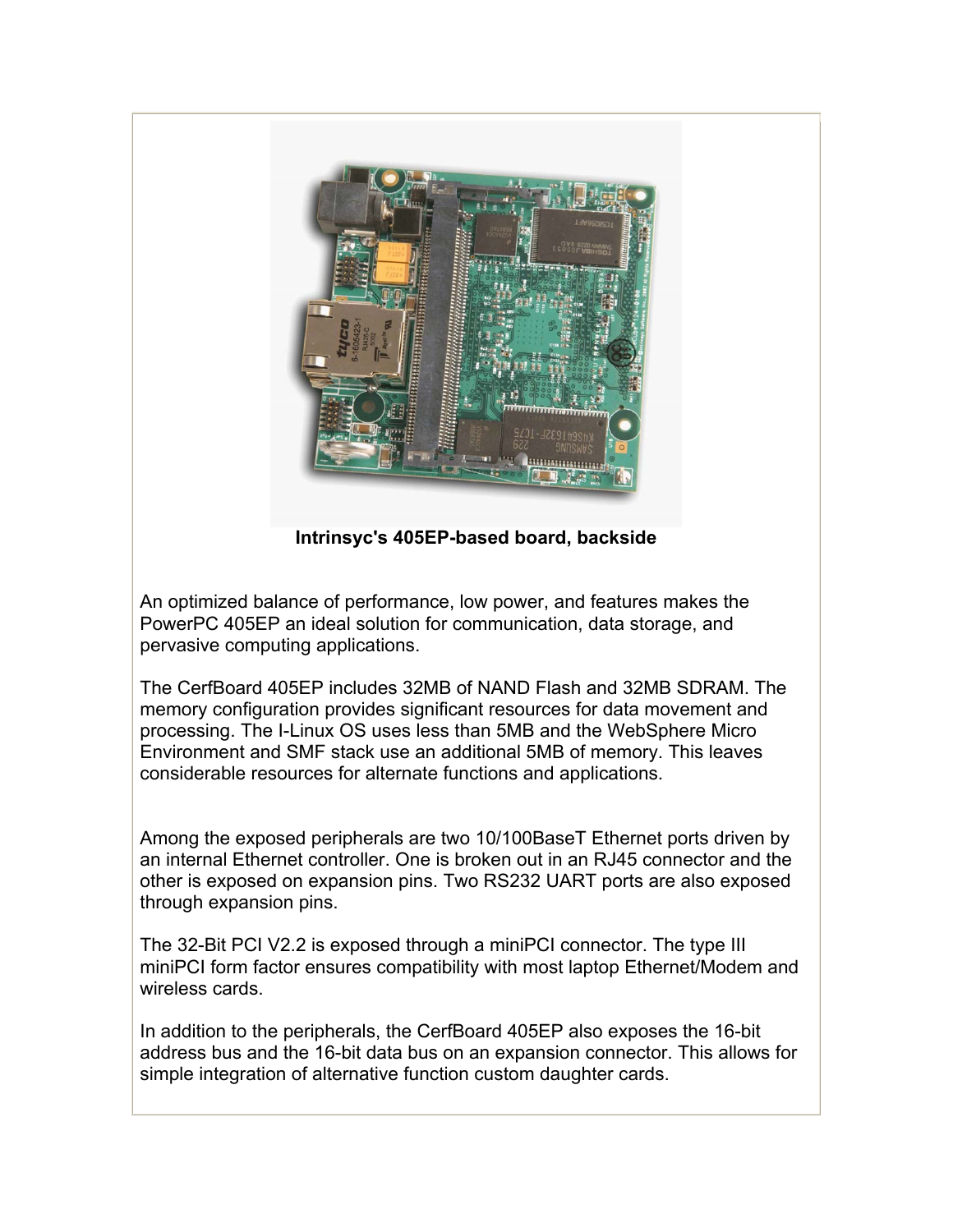The 3" x 3" x 6/8" CerfBoard 405EP is designed for solutions with size constraints.

# **Why Linux?**

Linux was chosen for the CerfBoard 405EP for its versatility and configurability. It is the ideal operating system for a resource constrained, headless device. In addition, IBM's WebSphere Micro Environment VM and SMF stack integrate seamlessly with Linux to provide a powerful remotely accessible control layer.

## **I-Linux**

Intrinsyc Software has leveraged open source initiatives to create a custom Linux distribution for the CerfBoard. By choosing a freely distributed kernel and filesystem, they have ensured user participation in the development and proliferation of a free, feature rich PowerPC 405EP distribution.

PPCBoot 2.0 was modified to include basic NAND support. Developers integrated an mtd block driver into the kernel and ported it to the bootloader.

The kernel is a 2.4.21-pre2 core that is modified to add in CerfBoard 405EP specific features such as the second Ethernet support and JFFS2 support on NAND Flash. As the CerfBoard 405EP exposes a miniPCI slot, support for Ethernet and Modem cards as well as HostAP support for wireless cards is included in the kernel.

The filesystem is modified from the **Familiar Project**. This allows the CerfBoard to run a well tested distribution with many key features such as the  $ip\bar{k}q$  packaging tools. This packaging tool is converted from the Familiar Project's PXA250 based version and allows for simplified installation of drivers and applications. Debian compatibility provides a native development environment for NFS allowing developers to easily integrate any available Debian packages.

Intrinsyc Software is working toward building a development community to support and distribute PowerPC 405EP based driver and application packages. Intrinsyc hopes to build a strong repository of PowerPC 405EP based applications and drivers through active participation of in-house developers and external users. The key to the success of the Linux based PowerPC 405EP will be the simplified integration and development time for supported platforms.

## **WebSphere Micro Environment (WME)**

The RC model airplane application demonstrates the complementary nature of Linux and Java technologies. While Linux provides the backbone and OS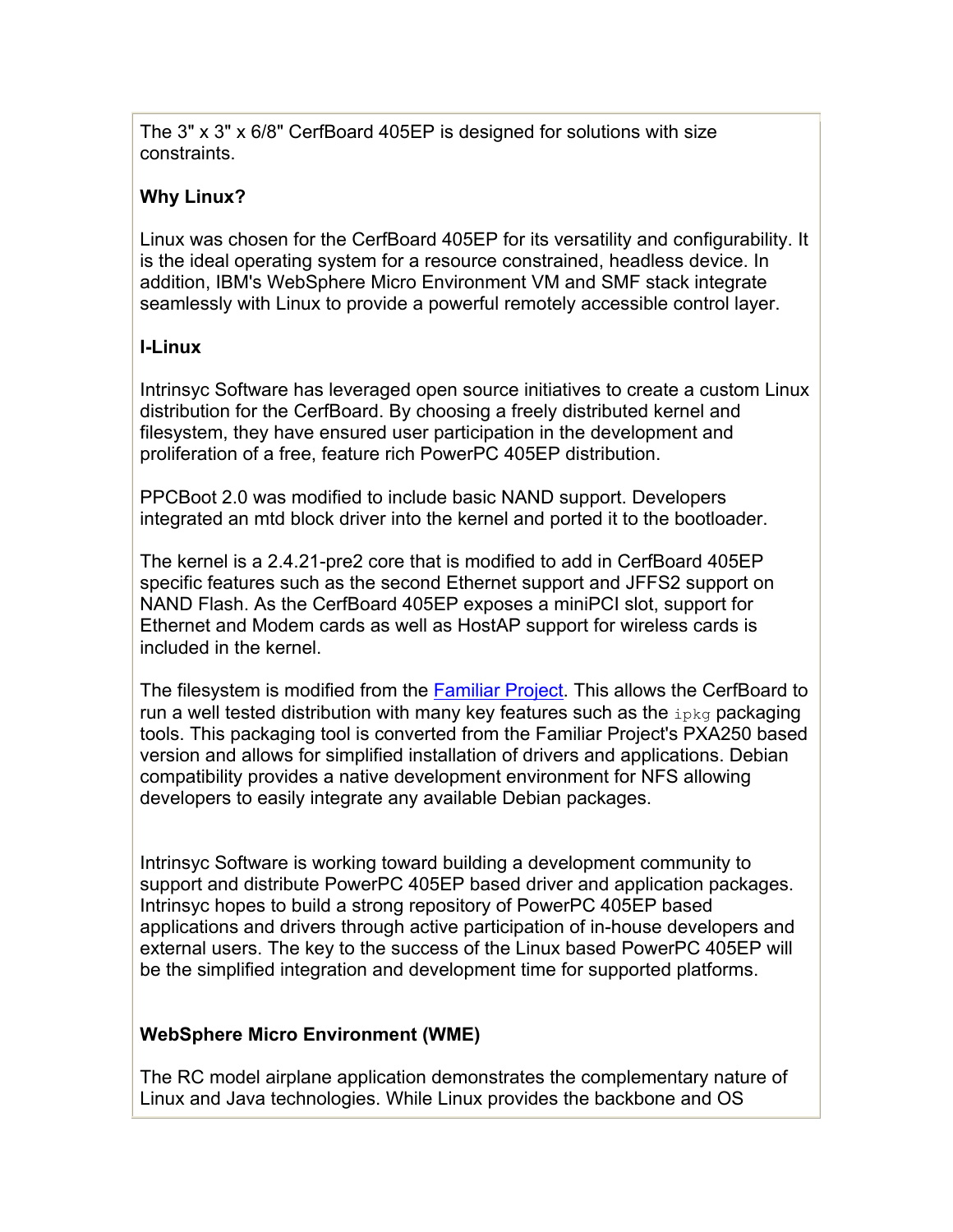functionality, the Java class libraries provide the remote capabilities and graphical interface with the CerfBoard. The portable nature of Java technology allows an application to be used on any Linux platform regardless of the development machine.

The Java layer that runs on the CerfBoard 405EP consists of a Java Virtual Machine and a gateway service framework called Services Management Framework.

The WebSphere Micro Environment provides a virtual machine that is optimized to run on embedded platforms. It is designed to be a modularized VM to allow a range of feature options. Size constraints are often paramount in embedded platforms so the modular nature of Linux and the WebSphere Micro Environment VM allow the developer to include only necessary components. Configuration of WME can be achieved through a number of methods:

- WME Configuration options
- Native Library selection
- Use of JXE

WebSphere Micro Environment delivers a Java Powered runtime environment for J2ME applications. Configurations define the set of Java programming language features, the set of virtual machine features and a set of supported class libraries and application programming interfaces (APIs). The Connected Device Configuration (CDC) is designed for systems with 2MB or more of total memory and supports the following Java packages:

- java.lang Java VM system classes
- java.util underlying Java utilities
- java.net Universal Datagram Protocol (UDP) datagram and input/output  $(1/O)$
- java.io Java file I/O
- java.text very minimal support for internationalization
- java.security minimal fine-grain security and encryption for object serialization

A configuration combined with a profile creates a J2ME runtime environment. The profile defines the layer that contains the user manipulated APIs. For the airplane application the CDC configuration along with the Foundation profile is used. The Foundation profile includes support for all the core VM features and native shared libraries and has a footprint of 3.7MB.

The native libraries allow the VM applications to access hardware components through Java commands. This eliminates the use of JNI to access the hardware components and simplifies Java application development.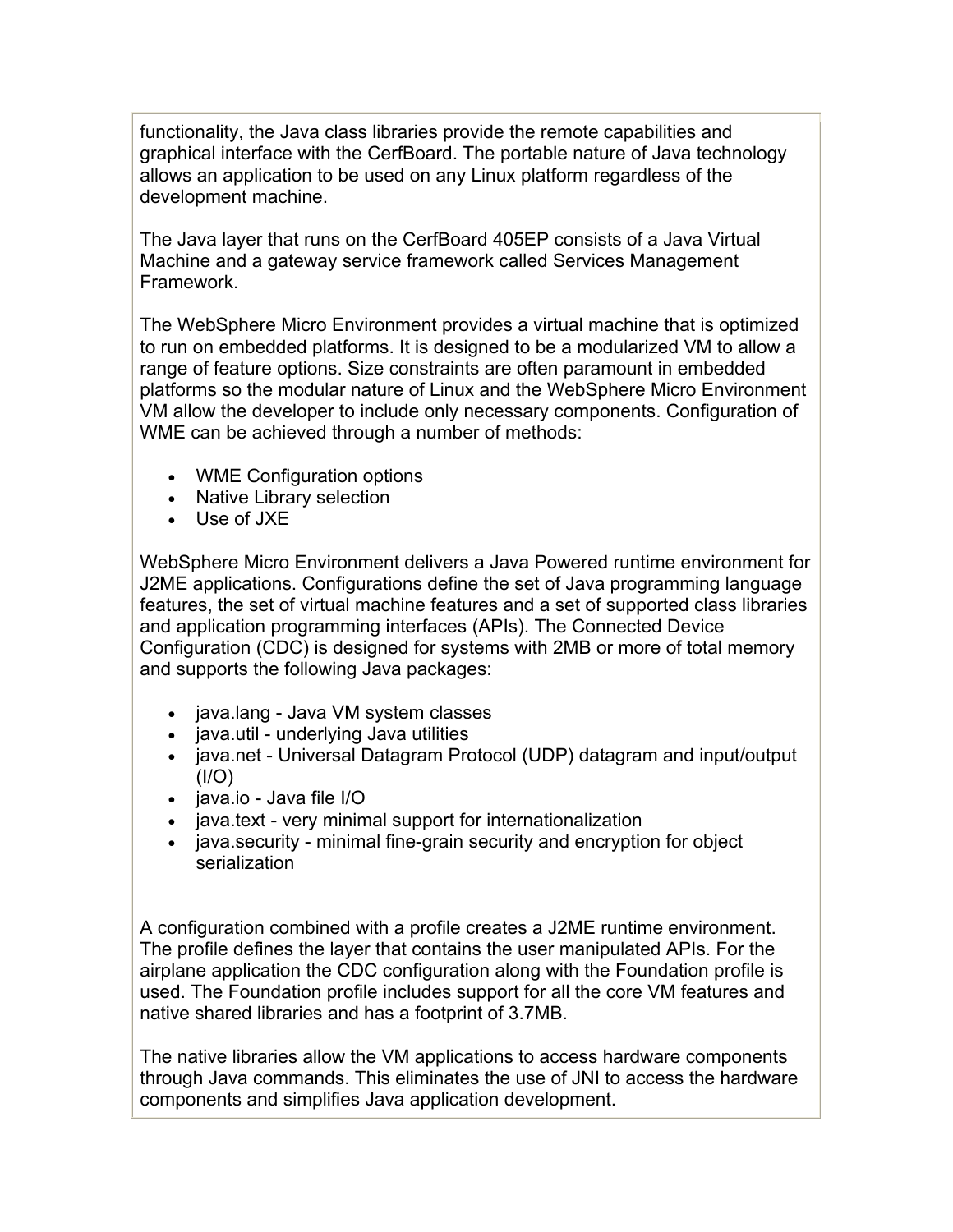WebSphere Micro Environment JXE files allow the developer to include only the required components of the classes.zip file. If the requirements of the deployed VM are known JXE files are ideal for reducing the VM footprint.

# **WSDD**

WebSphere Studio Device Developer is designed to integrate with the WebSphere Micro Environment runtime and Service Management Framework to simplify development targeting these platforms. Plug-in modules provide the complete environment for developing, testing, and deploying SMF applications.

# **Why OSGi?**

The Open Services Gateway Initiative has created the specifications for the delivery of services over the internet to local networks and devices. The specifications are designed to utilize and manage the growing applications of home automation, residential networks, and entertainment services. The standardized framework for Services Gateways exposes a common backbone for applications to plug into and register their services for other applications to use.

A Services Gateway integrates previously segregated domains such as telephony or data networking, cable services, entertainment, mobile commerce, energy management and Telematics. These devices can be bundled and managed from a common management node exposing a single console or interface.

OSGi leverages Java implementation to ensure cross platform compatibility. The portable nature of Java technology allows multiple devices to be seamlessly integrated into a single uniform network. This means any Java enabled device can be managed from the framework.

OSGi is a powerful tool for remote management of devices over local networks or the internet.

#### **SMF**

Services Management Framework (SMF) is IBM's OSGi Service Platform Release 2 compliant implementation of a management server.

SMF is optimized for embedded deployment. It has a componentized implementation to allow user specified configurations dictated by functionality requirements and resource constraints. It can be deployed on systems ranging from the base runtime requirements on WebSphere Micro Environment jclGwp configuration with a footprint of 815KB to a system using a feature rich J2SE configuration.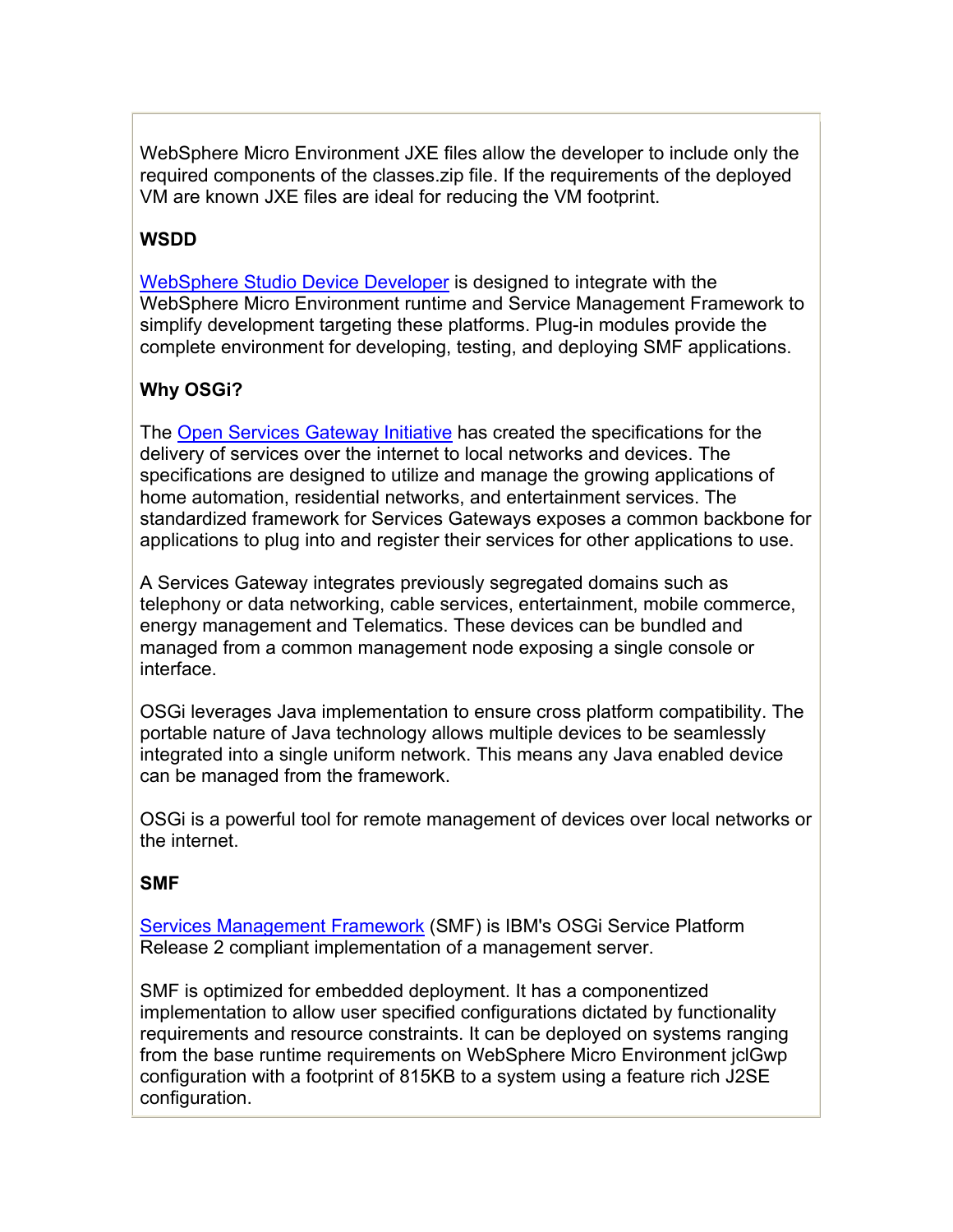Resource Management is available to manage runtime constraints. For each bundle the developer can specify maximum memory allocation, the number and priority of threads, socket usage and bundle data area files. Resource management can be integrated into the SMF Runtime.

## **SMF Runtime**

The SMF runtime provides the core functionality of SMF and components to allow integration with IBM WebSphere Studio Device Developer development environment to simplify bundle development, testing, and deployment. The runtime can be accessed through the SMF Bundle Developer, a Graphical User Interface deployed as an SMF bundle, or through the command line. These options allow remote access through SSH, http, and through the WebShpere Device Developer Environment.

#### **SMF Bundle Server**

The SMF Bundle Server can be used to manage the storage and deployment of bundles to a network of devices and can be shared by multiple users. Services can be requested by the specific devices runtime or can be initiated by a system administrator to push updates to several devices. The server can interact with a Management Agent to administer unlaunched bundles.

#### **SMF Bundle Developer**

SMF Bundle Developer is a plug-in for WebSphere Studio Device Developer. This Integrated Development Environment allows developers to develop, test and deploy OSGi bundles.

#### **SMF Bundles**

SMF provides a framework into which an application can be loaded and managed. The applications are encapsulated in a wrapper called a bundle. The bundle contains a Java Archive (JAR) file or a WebSphere Micro Environment executable (JXE) and a manifest file.

SMF Bundle developer is available as part of IBM WebSphere Studio Device Developer 5.5. The Eclipse plug-ins provide a development environment to simplify OSGi bundle creation and management. It provides an SMF Perspective from which an SMF Bundle Server and SMF Runtime can interact.

The Manifest editor exposes a simple graphical interface to edit OSGi headers in the manifest file. These headers are required by the OSGi specification and are used to install and integrate the bundle into SMF. The manifest file describes the bundle and the state of the bundle's dependencies. Once installed, any